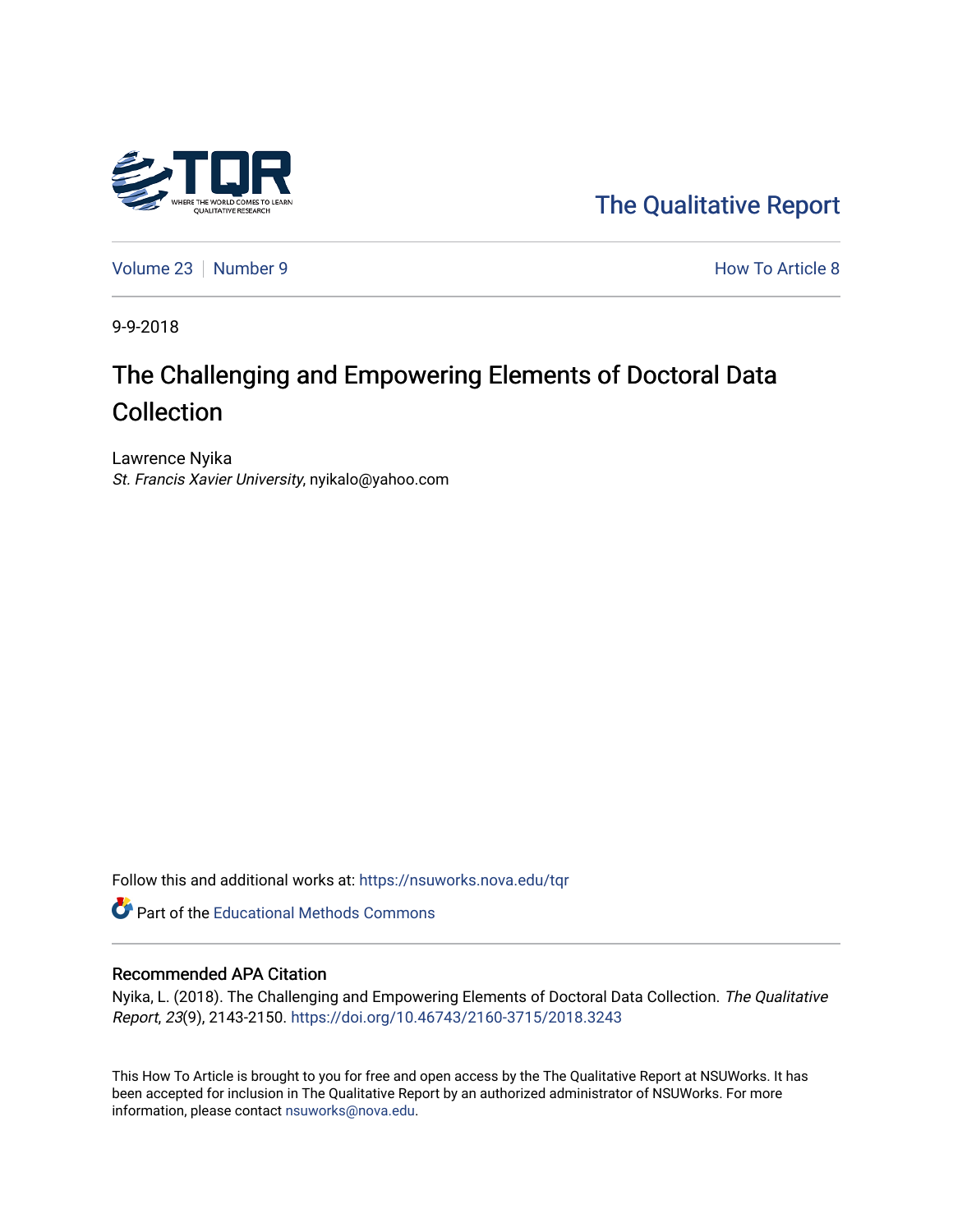

# The Challenging and Empowering Elements of Doctoral Data Collection

# **Abstract**

Data collection was the most challenging aspect of my doctoral journey as an African immigrant student due to a highly unpredictable research environment. This article reports on my doctoral fieldwork experiences in one Canadian province's public secondary schools. The purpose of the article is to highlight data collection challenges and supports in qualitative research. Several barriers to doctoral fieldwork are evidenced in the article, whose successful navigation was enabled by an empowering spiritual experience and supportive and engaging supervision. Doctoral data collection narratives may not appeal to every reader, but their academic and therapeutic significance should not be underestimated.

# Keywords

Canada, Church, Doctoral Fieldwork, Education, PhD, Zimbabwe

# Creative Commons License



This work is licensed under a [Creative Commons Attribution-Noncommercial-Share Alike 4.0 International](https://creativecommons.org/licenses/by-nc-sa/4.0/)  [License](https://creativecommons.org/licenses/by-nc-sa/4.0/).

# Acknowledgements

Many thanks to my doctoral supervisor, Dr. Anne Murray-Orr for her unwavering support. Also, I wish to thank Nova Scotia Health Research Foundation for supporting my doctoral studies.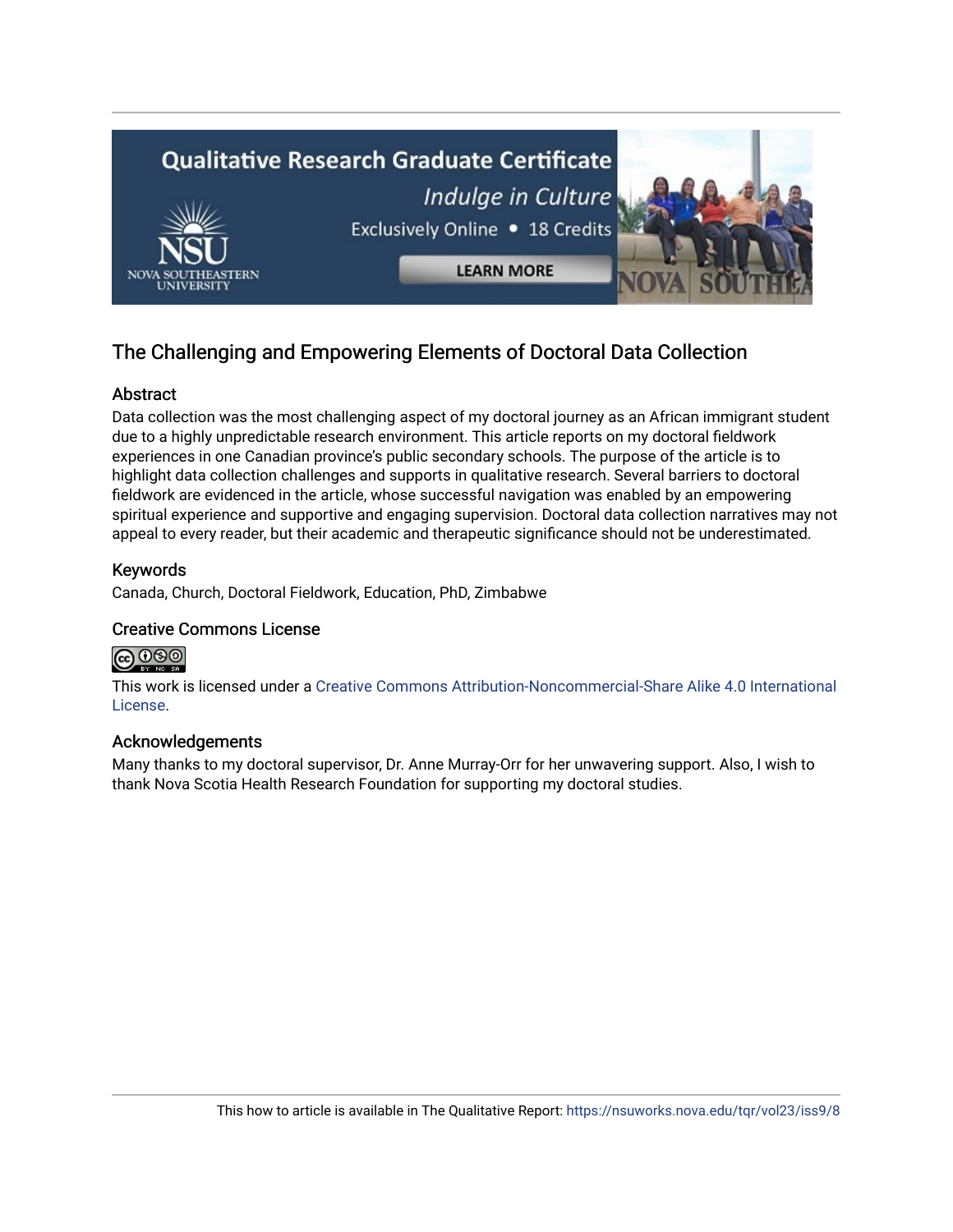

# **The Challenging and Empowering Elements of Doctoral Data Collection**

Lawrence Nyika St. Francis Xavier University, Nova Scotia, Canada

*Data collection was the most challenging aspect of my doctoral journey as an African immigrant student due to a highly unpredictable research environment. This article reports on my doctoral fieldwork experiences in one Canadian province's public secondary schools. The purpose of the article is to highlight data collection challenges and supports in qualitative research. Several barriers to doctoral fieldwork are evidenced in the article, whose successful navigation was enabled by an empowering spiritual experience and supportive and engaging supervision. Doctoral data collection narratives may not appeal to every reader, but their academic and therapeutic significance should not be underestimated. Keywords: Canada, Church, Doctoral Fieldwork, Education, PhD, Zimbabwe*

#### **Introduction**

Doctoral researchers can experience data collection challenges in relation to the research environment and participants, whether or not they are based in their native countries. An adaptive mindset is essential for doctoral researchers to successfully navigate the complex and sometimes perilous research landscape. The research field introduces the doctoral researcher to an unfamiliar empirical dimension of the research process, as the student labours to develop lasting research relationships with participants and gatekeepers (Campbell, Gray, Meletis, Abbott, & Silver, 2006; Darling, 2014; Lim, 2012). Pollard (2009) recommended graduate schools to develop student-driven mentoring programs to better prepare doctoral students for fieldwork. Although such programs are appropriate, the uncertainty of the research field demands some measure of creativity on the part of the doctoral researcher (Siwale, 2015). Data collection presents opportunities for academic growth as the student struggles to make sense of the connection between empiricism and theory. Several researchers noted how unforeseen circumstances on the research landscape caused them to adjust their data collection strategies. For example, Darling (2014) was forced to move interview venues from public to private spaces due to participant "resistance." Loera-Gonzalez (2014) urged doctoral researchers to be weary of their outsider status, a positionality that impacts the establishment of relationships with both participants and gatekeepers. Hays-Mitchell (2001) proposed the following approach to doctoral fieldwork: *Regroup, reflect, accept mistakes, and modify*. While such an action, research-oriented protocol is relevant, its effectiveness may depend upon the researcher's *reflexivity* (Archer, 2012) or self-talk. As indicated in the literature (Darling, 2014; Naveed, Sakata, Kefallinou, Young, & Anand, 2017; Pollard, 2009) several factors influence the doctoral researcher's ability to interact productively with the research field, including uncertainty, reflexivity, and supervision. My challenging doctoral data collection experiences left me wondering about the experiences of other students worldwide. I questioned the significance of my doctoral fieldwork experiences to the qualitative research paradigm.

This article seeks to advance the conversation on the role of doctoral data collection experiences, whose literature is scant (Rimando et al., 2015). The purpose of the article is to highlight data collection challenges and supports in qualitative research. To my knowledge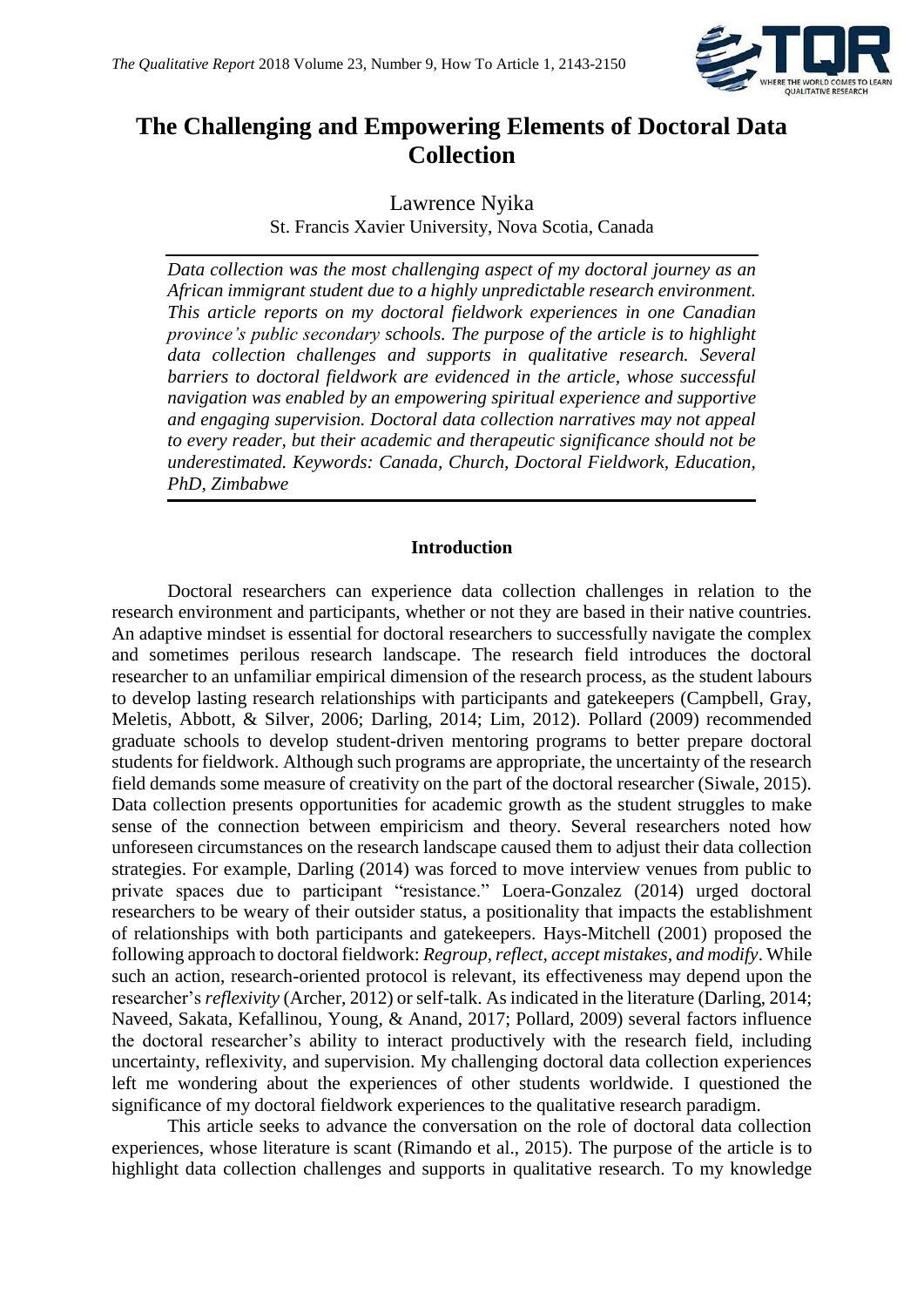there are no PhD data collection narratives written by African immigrant students in the context of Canada in recent years. Drawing upon Burgess's (1984) qualitative research protocol, I discuss my data collection experiences in one Canadian province's public secondary schools. Burgess's framework emphasises several aspects of the research process, including the researcher and research environment, data collection, and theory. Epistemologically, Burgess's protocol frames knowledge production and representation as relational and contestable. I begin by a brief introduction of my personal background and doctoral research topic. This is followed by a discussion of my thoughts, feelings, and behaviors in the research field. I conclude by addressing and summarizing the contribution of my doctoral fieldwork experiences to qualitative research.

#### **An Overview of My Autobiographical Context**

Researchers cannot be neutral because their reflexivity or self-talk is influenced by sociocultural positionings (Cooper & White, 2012). The capacities of researchers to make decisions are dependent upon reflexivity and the philosophies of the social groups to which they subscribe. An expression of the researcher's discursive orientations is of paramount importance to the qualitative research paradigm, which values the role of context. As a qualitative researcher, my research intentions necessarily intertwine with my own stories of experiences.

I attended a Christian high school and studied Bachelor of Education and medical laboratory sciences in Zimbabwe, before moving to Canada in the Fall of 2009 to study Master of Education. My education experiences fostered an understanding of ways to engage children and youth in learning processes while my medical training and work experiences helped sharpen my abilities to interpret and communicate health data. An ability to position myself within both health and education sectors helps me develop school-based health research that is relevant to a variety of audiences. However, it is quite difficult to disentangle myself, my being, and my understanding of the world from *Ubuntu*, a legendary African philosophy of collectivity:

The concept of Ubuntu is understood as a collective solidarity whereby the self is perceived primarily in relation to the perception of others, that is, persons are perceived less as independent of one another, and more as interdependent on one another. (Laden, 1997, p. 134)

The deep connectedness to family and people around me shapes my perceptions of how the world works. My life in Zimbabwe was influenced by a strong sense of community, which was emphasized in my upbringing at home, church, and school. I was shaped by an environment that foregrounded the importance of human relations, such as regarding a complete stranger as "sibling." Not only is Ubuntu a lens through which I perceive the world, it is also strongly related to social constructionism in its advocacy for connectedness. It was highly possible my study participants, immigrant secondary school students of African descent, will by virtue of their history be drawn to Ubuntu.

# **Introducing My Doctoral Research Topic**

A brief discussion of my doctoral research focus is included here to provide applicable context to barriers and enhancing elements of data collection. In 2013, I began my PhD in educational studies, focusing on African immigrant secondary school students and health promoting schools. I wanted to know how African immigrant youth perceived their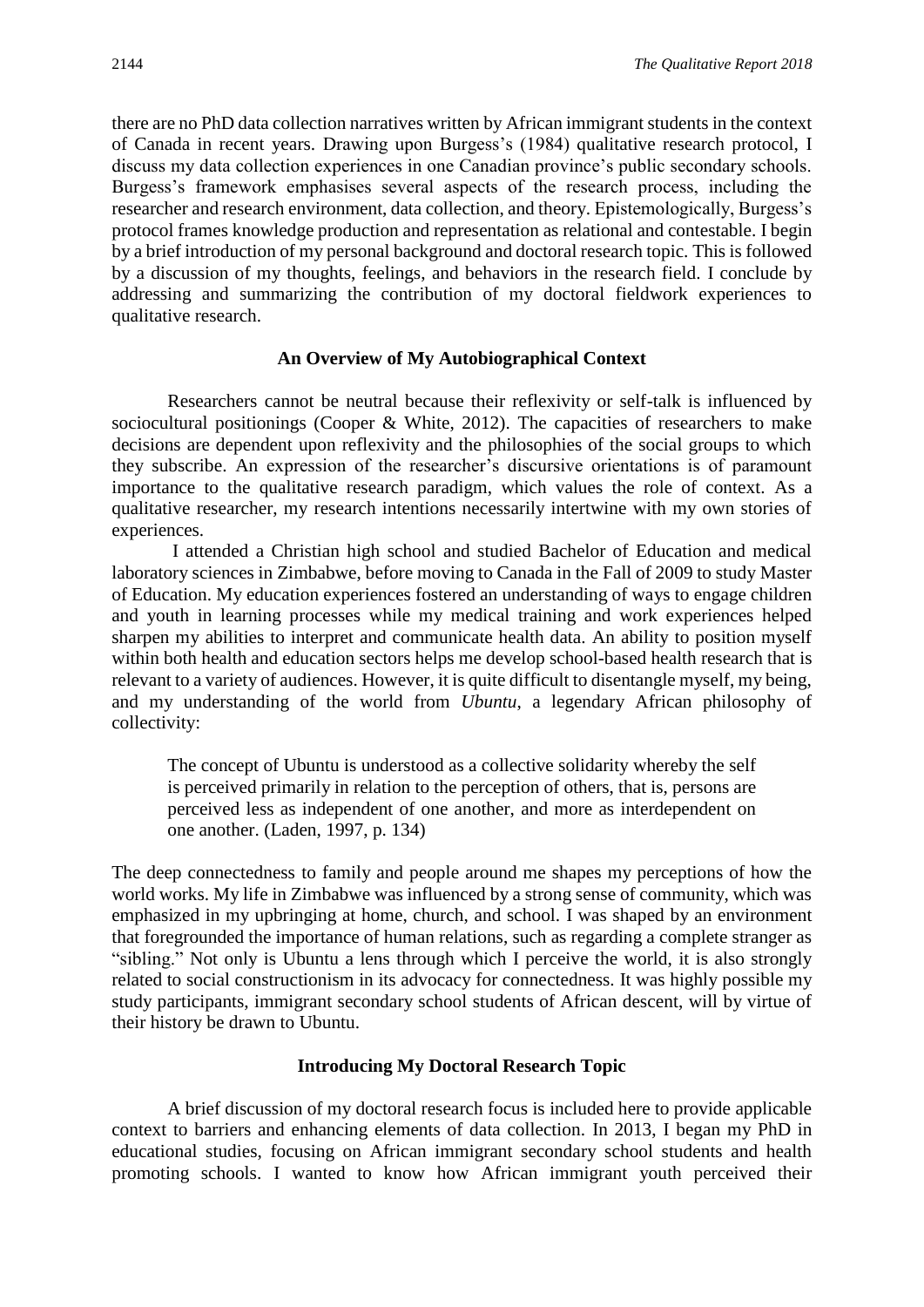relationships with health-related programs and education (i.e., teaching and learning), as foreign students who bring different cultures. Since health promoting schools are cultural constructs, participation therein is potentially contested, especially for African immigrant youth, who may bring different and conflicting understandings of school and schooling. As a foreign student from Zimbabwe, and an education and health professional living in Canada, I had a vested interest in the schooling and health and wellbeing of immigrant youth of African descent, with whom I shared a common cultural and immigration identity.

I obtained research ethics approval from my home university's Research Ethics Board (REB) and permission from the responsible school board prior to conducting the research. In accordance with REB requirements, I distributed and collected letters of Invitation to Participate, assent, and consent forms to prospective participants (and their parents as appropriate). These documents provided participants with information about confidentiality, intended use of findings, the voluntary nature of participation and freedom to withdraw from the study at any time, to enable them to give informed consent to participate throughout the various data collection points in the study. The study drew on the social determinants of health framework and was premised within a philosophical *bricolage* (Lévi-Strauss, 1966) or hybrid of social constructionism and critical race theory. Because I sought a comprehensive understanding of African immigrant students' worldviews, the basic qualitative research design was preferable. The basic qualitative research design emphasizes multiple opinions, studying people in their usual places, using adaptable methods and methodologies, and integrating participants' and researchers' views (Creswell, 2007; Merriam, 2009). This framework was relevant to my research project as I aimed to document the distinct ways African immigrant students interpreted their experiences in alien school settings. Data were collected from four high schools in one Canadian province over a period of four months, using three data collection strategies namely photovoice, individual interviews, and focus groups. Photovoice is a data collection method whereby research participants take pictures to represent their views related to a key aspect of their lives (Wang & Burris, 1997). As a participatory action research method, photovoice creates space for students to play an active role in the development of knowledge about their schooling and health and wellbeing. Study participants were 15 youth of African descent, who migrated to Canada within the last 10 years from Africa and the Caribbean region. Eight of the participants came from the continent of Africa and seven were from the Caribbean Islands. Each participant received a \$50 gift card for participation once the research project was complete. After receiving approval from my home university's REB and relevant school board, I began data collection in four Canadian high schools from February to May 2016.

# **Challenges to Data Collection**

The four-month endeavour was the most challenging experience of my doctoral journey as an African immigrant student. It was crucial to enable school stakeholders (such as principals, staff, and parents) to understand and support my intentions to do research in their schools and with their students and/or children. Yet, I took for granted the negotiating processes going into the research field and awoke to the harsh reality of conducting research in Canadian public secondary schools as an African foreign student. The following sections will show various hindrances to the data collection process.

# **School Principals as Gatekeepers**

Upon entering the research field, I was confident my research plans would progress with only a few hiccups. As with Bamu, De Schauwer, and Van Hove (2016), I expected doctoral fieldwork to be taxing, however the rollercoaster it turned out to be was surprising.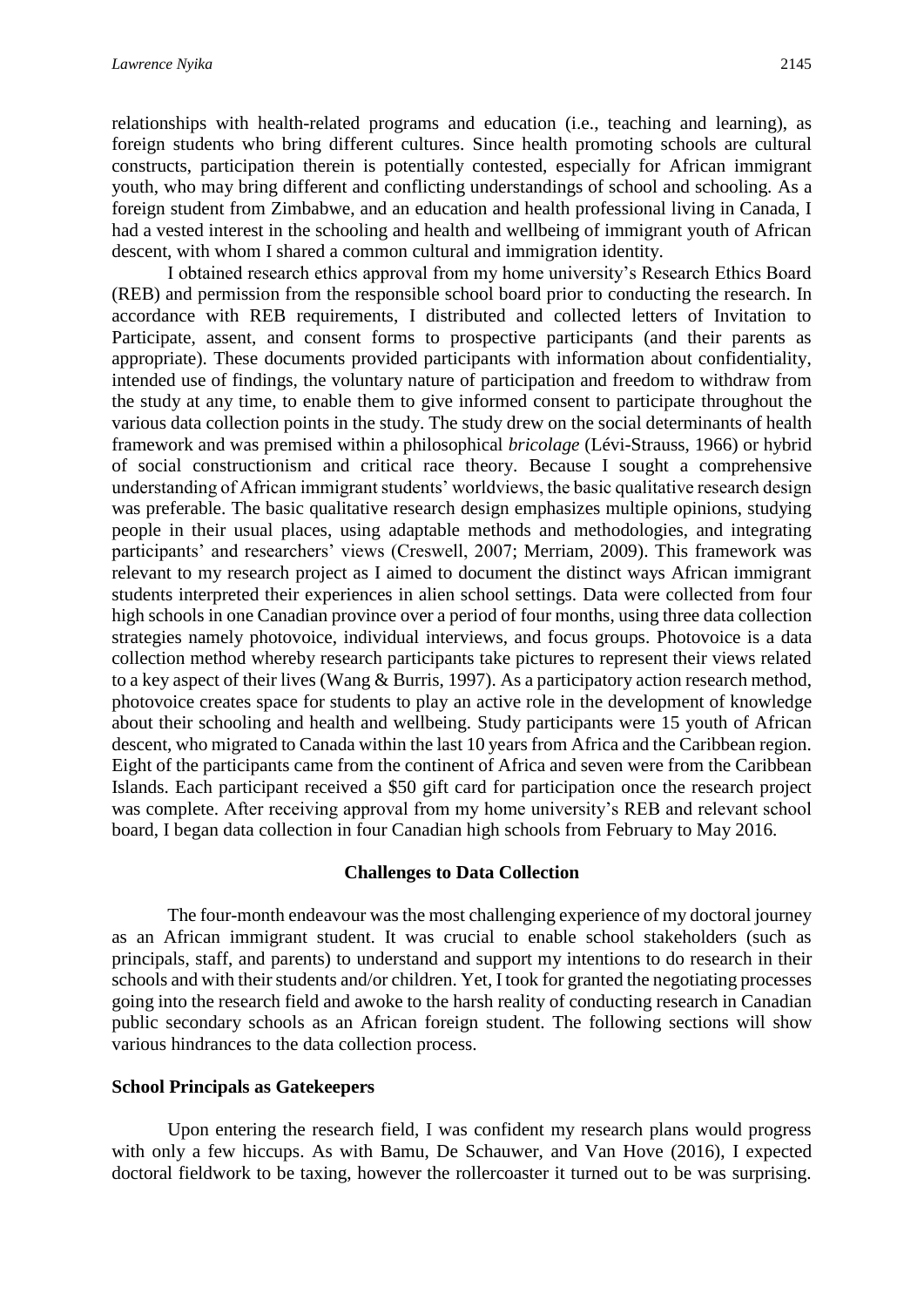For example, it was difficult to contact school principals who were always too busy to respond quickly to e-mails or phone calls. The significance in doctoral fieldwork of both formal and informal gatekeepers is well-documented (Campbell et al., 2006; Lim, 2012; Wamai, 2014). A fellow university colleague (2016) hypothesised about the challenge of accessing public secondary schools: *"You think that you are just going to show up, a black man, at the schools and tell them you want to do research?"* The quote suggests race would play a role in the problems with access, however this view was not confirmed by my experiences on the research landscape as school principals were very busy yet overall cooperative. It is uncertain whether or not access would have been a problem for any researcher seeking to involve the same study participants. Moreover, the impact of my sociocultural context on interactions in the research field may not be apparent.

#### **Participant Recruitment**

The participant recruitment process proceeded for a couple of weeks because it was difficult to get enough participants. While contacting school principals was extremely difficult, it was equally frustrating to recruit research participants. For unknown reasons, several students I approached did not seem to take me seriously. I wonder if this was because of my outsider identity and poorly developed interpersonal skills as a novice researcher. Alas! What research was there to talk about with no participants? This predicament could have been avoided had I followed my doctoral supervisory committee's advice to establish research relationships with potential participants in advance.

It is often challenging to enter the school landscape as an unknown person amid staff and students who are accustomed to their positions and who may not immediately understand the researcher's purpose. I found myself in this *liminal* (van Gennep, 1960) or an alienating position at first in each of the four schools. Even though my cultural context may have conferred on me insider status, I entered the research arena with an open mind to accommodate participants' worldviews, which may be different from mine. However, I felt my presence in school was questioned by some participants, who appeared wary of my role in the schools as an outsider. For example, I vividly remember one participant, Alex (pseudonym), asking me the following question about my research agenda: *"What's in it for you?"* (Preliminary individual interview). The tone of Alex's voice and his body language led me to feel that he was suspicious of my unfamiliar presence. Although I did not realize it then, it was vital to work at developing relationships with the students who had agreed with some tentativeness to be research participants.

#### **Scheduling of Research Activities**

My research project added extra work to study participants, principals, staff, and teachers in the four schools, some of whom appeared to be always in a hurry. Going into the research field I did not anticipate participants would work several hours a day during the week, which constrained the scheduling of research activities. It did not take long to realize that participants' lives were embedded in various social determinants of health, such as education, class, and culture (Public Health Agency of Canada, 2016). The difficulties of organizing group meetings delayed photovoice activities until the last two months of data collection. Hence, some of the preliminary individual interviews were combined with photovoice workshops, which proved to be effective. Two of the 15 participants could only participate in the preliminary individual interviews and not the photovoice phase. One participant was recruited late into the study, which made it impossible for her to complete the photovoice processes within the time frame stipulated by school board authorities. Another participant was only able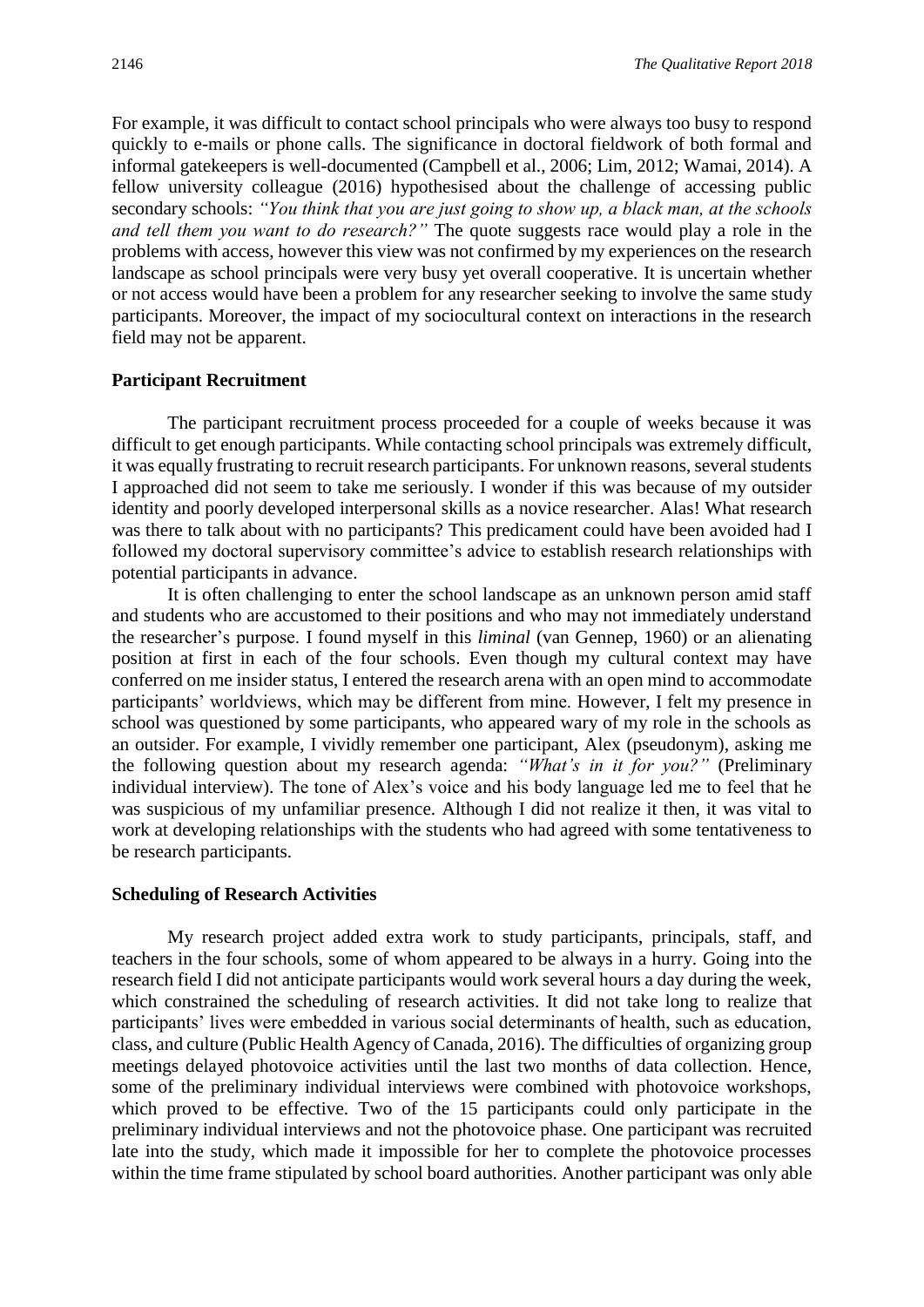to participate in the preliminary interviews and for personal reasons could not continue participating in the research project. Most of the interviews were held at school in the African student support worker's (ASSW) office in communal style as participants did not mind the presence of the ASSW and other African students, who were going about their own businesses. It was quite naturalistic although I had to deal with some measure of background noises when transcribing the interview recordings. For reasons unclear to me, the ASSW were available three days a week instead of five as were teachers and students, which proved to be an important constraint to the scheduling of research activities. It took me a while to adjust to the challenges of (re)scheduling interviews, both individual and group, and photovoice activities as well. After several attempts to schedule the first photovoice session at one school, it became apparent photovoice focus groups, the key research method, were very difficult to organize. I did not heed the advice from relevant literature well enough, which is quite clear on the challenges of using group interviews. Despite efforts to confirm research plans with participants ahead of time, there were many times when interview dates had to be changed. For example, several times school was cancelled due to unfavourable weather conditions. Due to the many uncertainties in the research field, it was critical to prepare as many alternative plans as possible.

# **The Culture of "Busyness"**

Another surprise for me was how very busy and tired many people seemed in the schools. Even though the support I received from most of the school employees and research participants was excellent, it was hard to ignore the exhausted faces. As well as me, many of the staff and study participants appeared to be at the top limits of their ability to cope with the many chores they faced. Fromm (1955/2008) wrote about alienation, a form of oppression whereby the concept of busyness functions to disorient people's life practises:

Man [sic] has to earn his daily bread, and this is always a more or less absorbing task. He has to take care of the many time- and energy-consuming tasks of daily life, and he is enmeshed in a certain routine necessary for the fulfillment of these tasks. (1955/2008, p. 140)

As suggested by Fromm, planning is central to contemporary life whereby people work many hours (and jobs) to survive. The culture of busyness is potentially oppressive because it tends to dominate people's lives, which can gradually decrease the ability to challenge status quo. It looks like the culture of busyness resonates with what Brookfield (2005) described as *logic of capitalism* or mechanics of production, which has arguably spread to just about everywhere in the world today, owing to international endeavours such as globalization.

# **Overcoming Data Collection Barriers**

Although several difficulties made me feel as if the research field was poised to engulf me, there were also some empowering aspects. In the following sections, I discuss two key enabling supports, which helped me successfully navigate the intimidating research landscape.

#### **Supportive and Engaging Supervision**

My doctoral supervisor played a pivotal role in this fieldwork by checking in with me. The first check-in came at the initial stages as I entered the research field. She checked on me a second time just past the midway point into the data collection process, an opportune time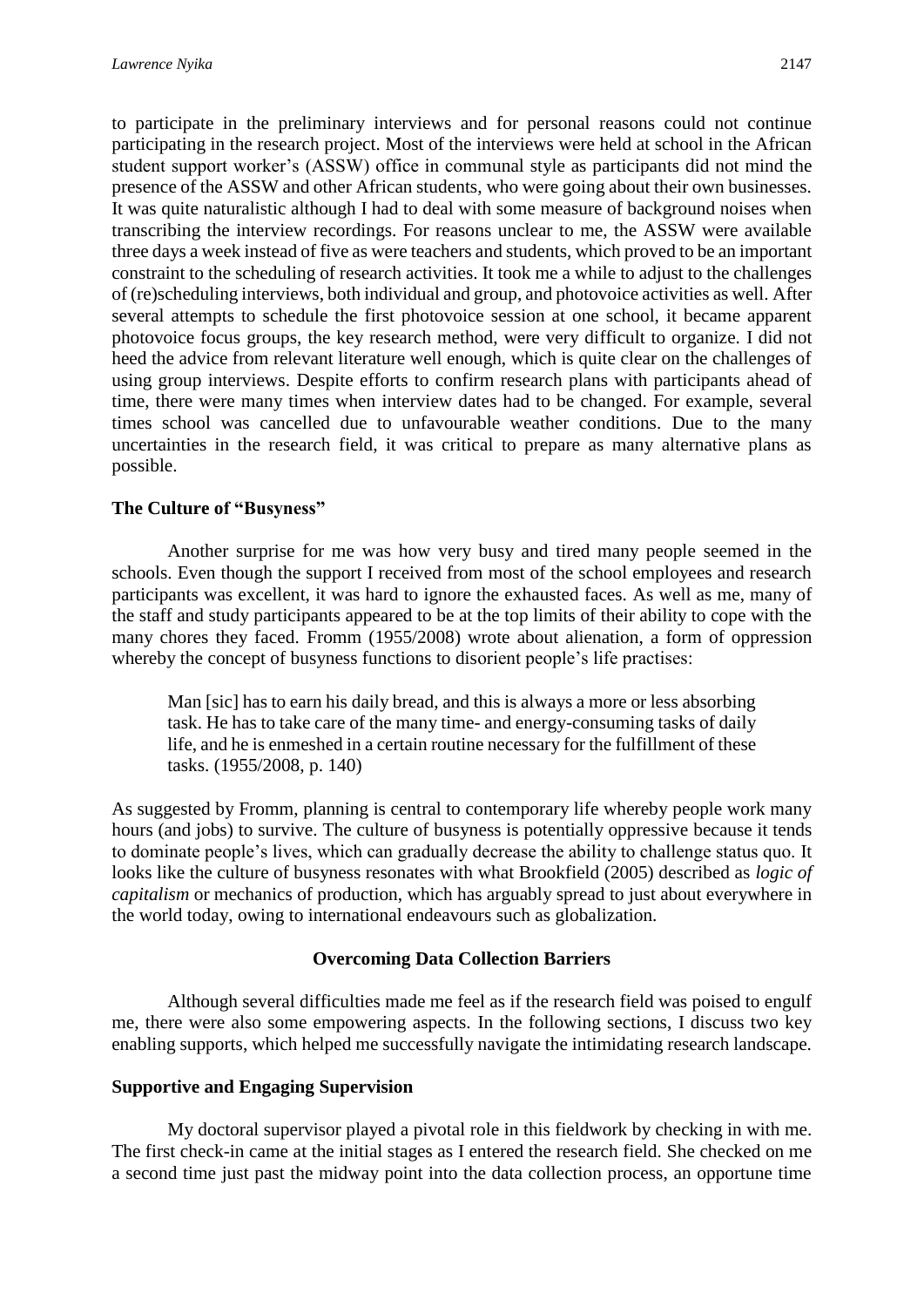when it was neither too late nor too early to make adjustments. Frequent checking can sometimes be distracting. My supervisor and I e-mailed back and forth several times and talked on the phone for about one hour. We met again one last time at a local food outlet and talked over a meal about two weeks before completion of data collection. Throughout the meetings my supervisor reminded me of the importance of data credibility given my rather small sample size. Above everything else, I am very grateful my supervisor believed in me and provided timely and continuous support.

#### **Attending to an Empowering Spiritual Experience**

Church was the one place where my troubled soul got healed every Sunday of the fourmonth academic venture. One Sunday in May, the day's sermon on "facing giants" spoke to my struggles in the research field. The pastor encouraged the congregation to have "Godfidence" and to "use what we were good at," to kill the giants in our lives as did young David when he killed Goliath. My researcher reflexivity was empowered tremendously by the following Scripture: "Who is this uncircumcised Philistine, that he should defy the armies of the living God" (1 Sam. 17:26). Like fire, the sermon ignited so much hope and boldness in me. I drew upon several resources to persevere, including my growing Christian faith and understanding of Canadian contexts. As a native of Zimbabwe, I believe my more than seven years' stay in Canada increased my awareness of some aspects of the Canadian culture. Hence, it is quite normal to situate my understandings of the world within the context of both Zimbabwe and Canada cultures. This "multicultural consciousness" might be an important context of acculturation as noted by one study participant, Michelle (pseudonym): *"I think when we come [to Canada] we bring a different culture, I think it makes us sort of combine any cultures. I think we can [easily] adapt"* (Photovoice group interview). I had invested a lot of time and energy on the research project. It was exhaustive to write the research proposal and seek research ethics approval from my home university and permission to conduct research from the relevant school board.

The thought of the struggles leading up to my fieldwork, as well as my growing Christian faith and multicultural consciousness, strengthened my determination to confront the unexpected issues present in the research field. Consistent with prior research (Darling, 2014; Hays-Mitchell, 2001; Siwale, 2015; Wamai, 2014), there was a need to be disciplined, flexible, and to co-exist with uncertainty, which prompted me to adjust my research plan and positionality. For example, upon realizing the school setting was shaped by a culture of busyness I became more time conscious and worked to schedule interviews with increased flexibility, and to conduct interviews less formally. At the beginning of the interviews I took time to get to know how each participant's day had unfolded. Through taking this "emotional temperature," it was possible to access valuable data about participants' personal-social lives. This practice enabled me to gradually develop empowering relationships with the participants. With so much going on in participants' school and personal lives, it was important to frequently remind them about upcoming research activities. I did this in two ways. First, I talked to participants at school during breaks or as they left school at the end of the day. Second, where possible, I e-mailed participants and/or their parents. Like the previous work of Loera-Gonzalez (2014), talking to people in-person and volunteering in community projects helped greatly with participant recruitment and retention, but I learned that fliers placed at public libraries or online were not useful ways to recruit participants.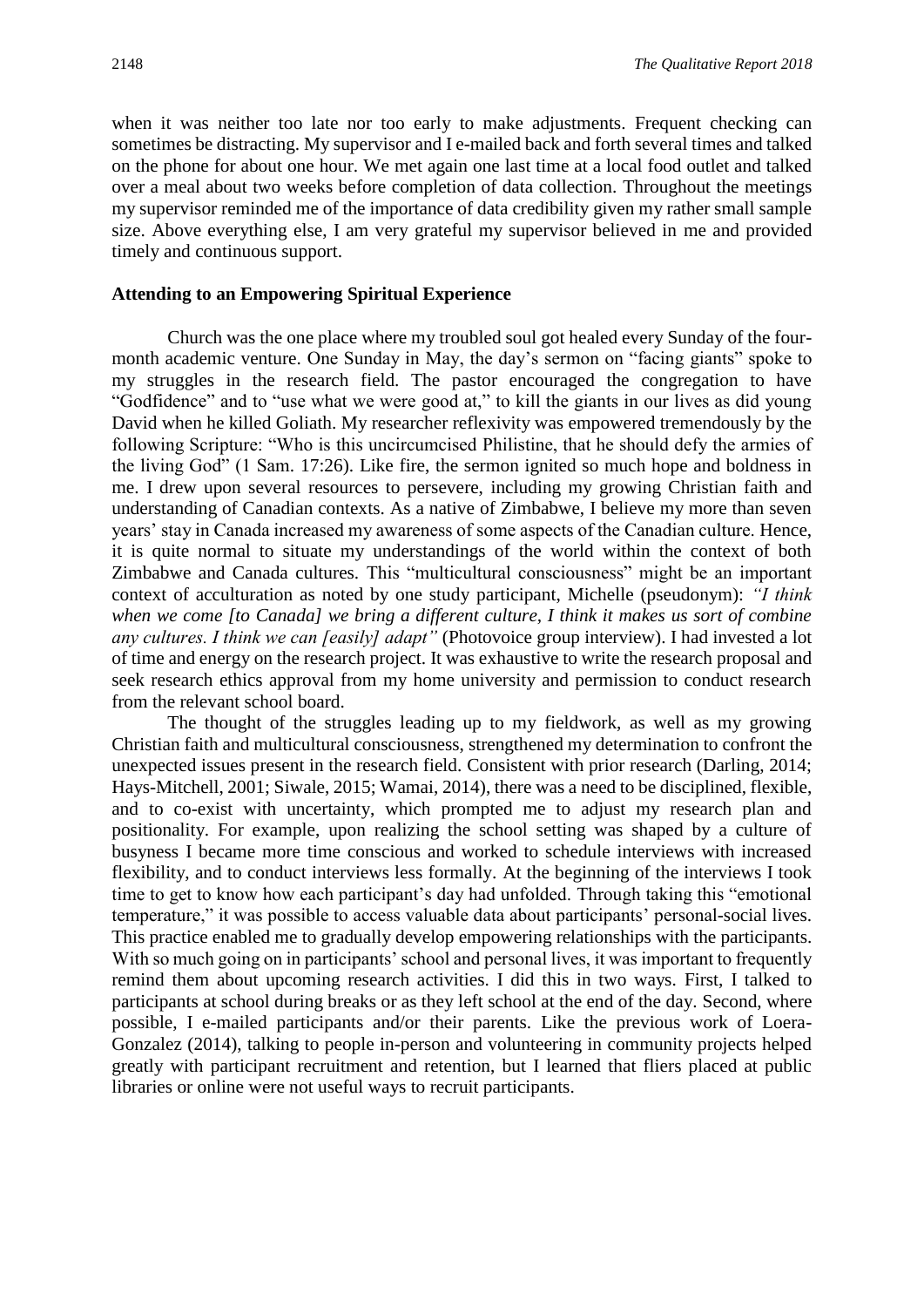#### **Conclusion**

Several barriers to doctoral fieldwork are evidenced in this article, including participant recruitment, school principals as gatekeepers, scheduling of research activities, and the culture of busyness. As argued in the paper, successful navigation of the highly unpredictable research environment was enabled by an empowering spiritual experience and supportive and engaging supervision. The article makes a significant contribution to qualitative research by highlighting the role of data collection challenges and supports. To the extent that data collection narratives arguably provide elaborate and truthful exemplification of what may (and may not) work in the research field, it gives me contentment to write about my fieldwork experiences. Even though doctoral data collection narratives may not appeal to every reader (Walford, 2001), their academic and therapeutic significance should not be underestimated.

#### **References**

- Archer, M. S. (2012). *The reflexive imperative in late modernity.* New York, NY: Cambridge University Press.
- Bamu, B., De Schauwer, E., & Van Hove, G. (2016). I can't say I wasn't anticipating it, but I didn't see it coming in this magnitude: A qualitative fieldwork experience in the North West region of Cameroon. *The Qualitative Report*, *21*(3), 571-583. Retrieved from <http://nsuworks.nova.edu/tqr/vol21/iss3/10>
- Brookfield, S. (2005). *The power of critical theory: Liberating adult learning and teaching*. San Francisco, CA: Jossey-Bass.
- Burgess, R. G. (1984). *The research process in educational settings: Ten case studies*. London, UK: The Falmer Press.
- Campbell, L. M., Gray, N. J., Meletis, Z. A., Abbott, J. G., & Silver, J. J. (2006). Gatekeepers and keymasters: Dynamic relationships of access in geographical fieldwork. *Geographical Review*, *96*(1), 97-121.
- Creswell, J. W. (2007). *Qualitative inquiry and research design: Choosing among five*  approaches (2<sup>nd</sup> ed.). Thousand Oaks, CA: Sage.
- Cooper K., & White R., E. (2012). *Qualitative research in the post-modern era: Contexts of qualitative research.* New York, NY: Springer Dordrecht Heidelberg.
- Darling, J. (2014). Emotions, encounters and expectations: The uncertain ethics of 'the field'. *Journal of Human Rights Practice*, *6*(2), 201-212.
- Fromm, E. (2008). *The sane society*. Retrieved from [https://historicalunderbelly.files.wordpress.com/2012/12/erich-fromm-the-sane](https://historicalunderbelly.files.wordpress.com/2012/12/erich-fromm-the-sane-society.pdf)[society.pdf.](https://historicalunderbelly.files.wordpress.com/2012/12/erich-fromm-the-sane-society.pdf) (Original work published 1955)
- Hays-Mitchell, M. (2001). Danger, fulfillment, and responsibility in a violence-plagued society. *Geographical Review*, *91*(1‐2), 311-321.
- Laden, S. (1997). Middle-class matters, or, how to keep whites whiter, colours brighter, and blacks beautiful. *Critical Arts*, *11*(1-2), 120-141.
- Lévi-Strauss, C. (1966). *The savage mind*. Chicago, IL: The University of Chicago Press.
- Lim, M. (2012). Being a Korean studying Koreans in an American school: Reflections on culture, power, and ideology. *The Qualitative Report*, *17*(18), 1-15. Retrieved from <https://nsuworks.nova.edu/tqr/vol17/iss9/2>
- Loera-Gonzalez, J. J. (2014). The power of wellbeing discourses among indigenous and nonindigenous people in Mexico. *IDS Bulletin*, *45*(2-3), 29-42.
- Merriam, S. B. (2009). *Qualitative research: A guide to design and implementation* (3<sup>rd</sup> ed.). San Francisco, CA: Jossey-Bass.
- Naveed, A., Sakata, N., Kefallinou, A., Young, S., & Anand, K. (2017). Understanding,